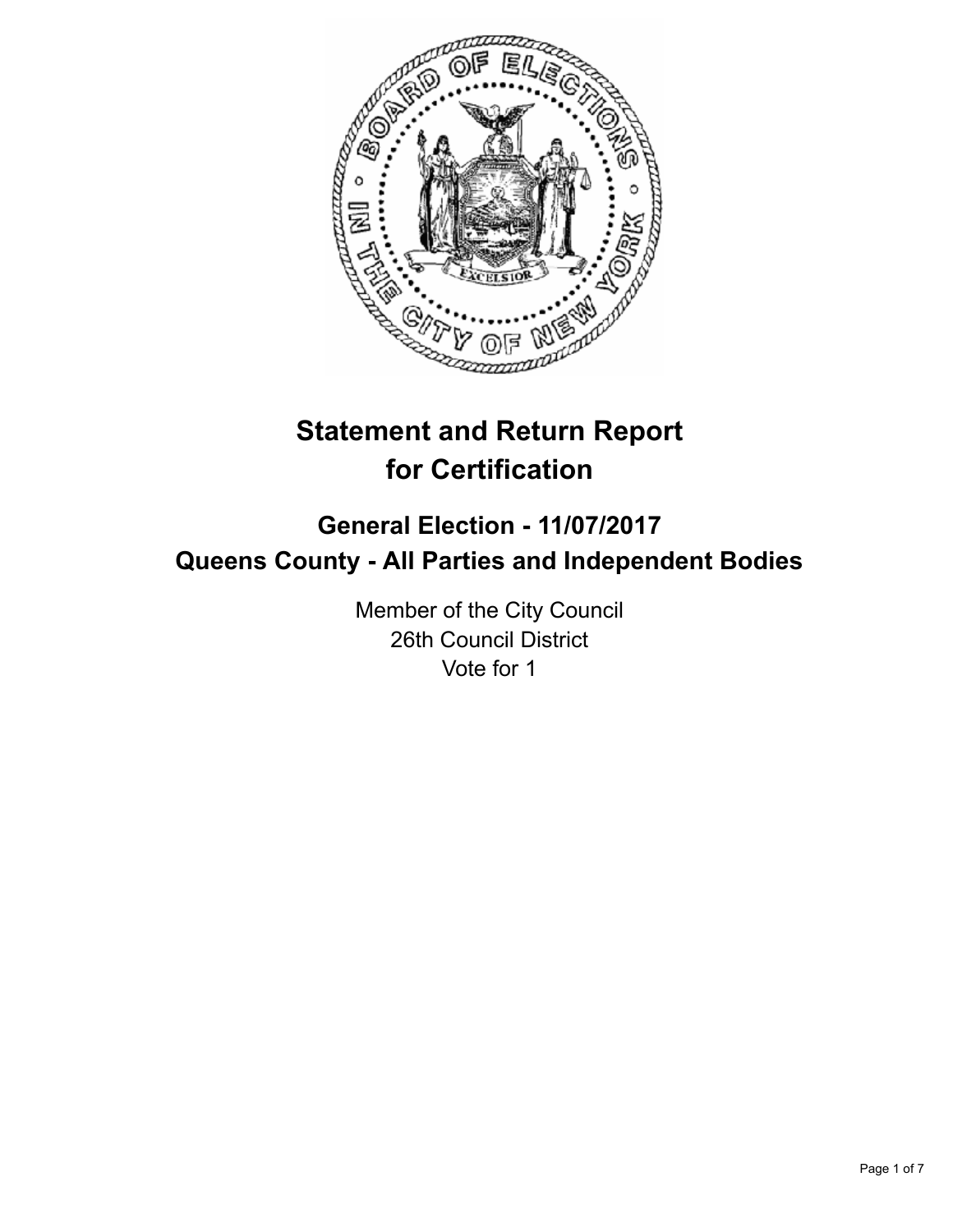

| <b>PUBLIC COUNTER</b>                                    | 7,488 |
|----------------------------------------------------------|-------|
| <b>MANUALLY COUNTED EMERGENCY</b>                        | 0     |
| ABSENTEE / MILITARY                                      | 161   |
| <b>AFFIDAVIT</b>                                         | 60    |
| <b>Total Ballots</b>                                     | 7,709 |
| Less - Inapplicable Federal/Special Presidential Ballots | 0     |
| <b>Total Applicable Ballots</b>                          | 7,709 |
| JAMES G. VAN BRAMER (DEMOCRATIC)                         | 5,292 |
| MARVIN R. JEFFCOAT (REPUBLICAN)                          | 1,083 |
| MARVIN R. JEFFCOAT (CONSERVATIVE)                        | 218   |
| JAMES G. VAN BRAMER (WORKING FAMILIES)                   | 626   |
| ANNE W. THORNTON (WRITE-IN)                              | 1     |
| <b>JABARI BRISPORT (WRITE-IN)</b>                        | 1     |
| JACINTO YBARRA (WRITE-IN)                                | 1     |
| JENNIFER FRANKOLA (WRITE-IN)                             | 1     |
| JOSE D. SANCHEZ (WRITE-IN)                               | 1     |
| KATHELEEN STRINGER (WRITE-IN)                            | 1     |
| KATHERINE STRINGER (WRITE-IN)                            | 1     |
| LAWRENCE BECKER (WRITE-IN)                               | 1     |
| LORD VOLDEMORT (WRITE-IN)                                | 2     |
| ROBERT F. HOLDEN (WRITE-IN)                              | 1     |
| ROBERT MUGABE (WRITE-IN)                                 | 1     |
| ROBERTO PEREZ (WRITE-IN)                                 | 1     |
| RORY I. LANCMAN (WRITE-IN)                               | 1     |
| SHIRA FISHER (WRITE-IN)                                  | 1     |
| TIMOTHY THAYER (WRITE-IN)                                | 1     |
| UNATTRIBUTABLE WRITE-IN (WRITE-IN)                       | 6     |
| <b>Total Votes</b>                                       | 7,241 |
| Unrecorded                                               | 468   |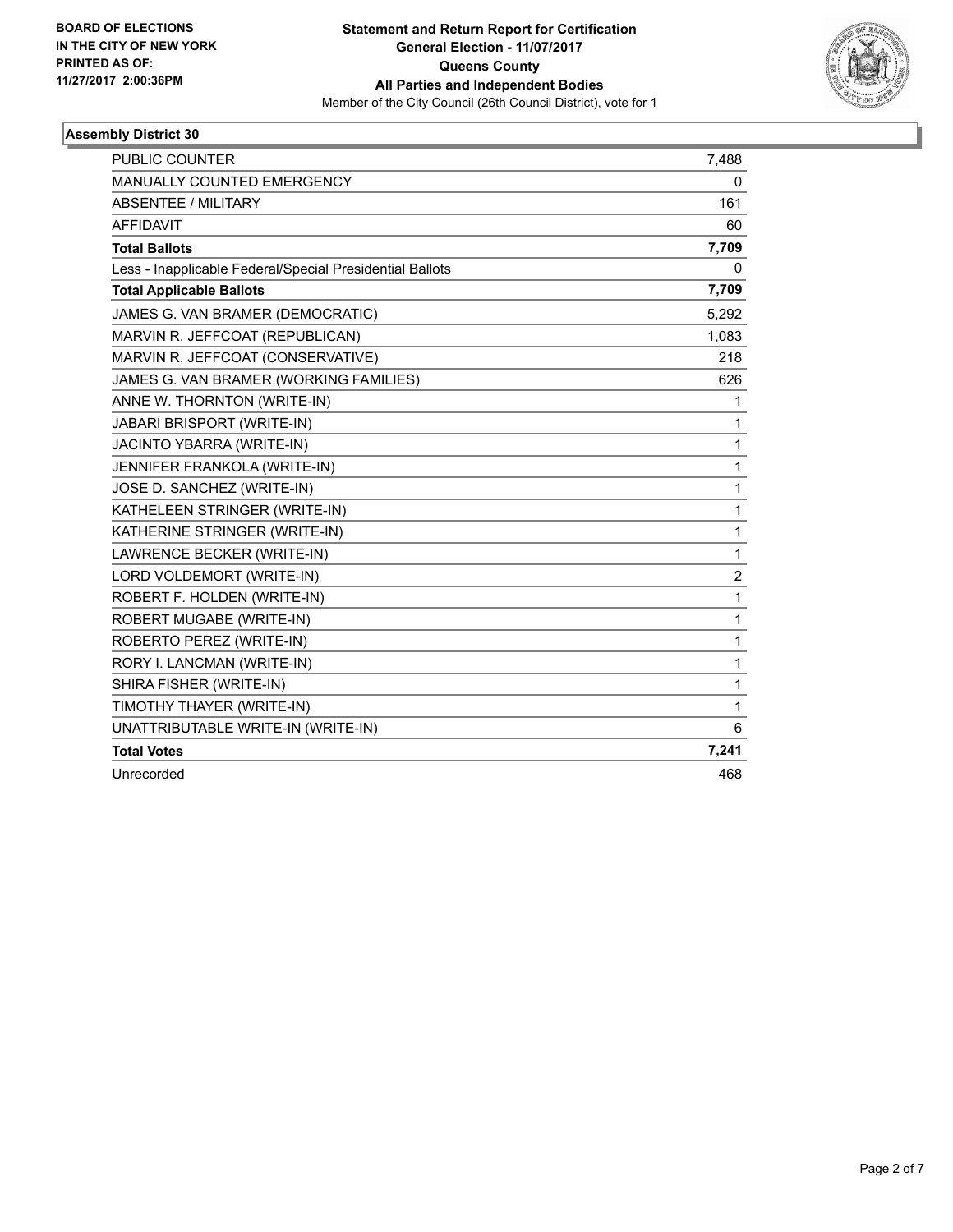

| <b>PUBLIC COUNTER</b>                                    | 1,703 |
|----------------------------------------------------------|-------|
| <b>MANUALLY COUNTED EMERGENCY</b>                        | 0     |
| ABSENTEE / MILITARY                                      | 24    |
| <b>AFFIDAVIT</b>                                         | 29    |
| <b>Total Ballots</b>                                     | 1,756 |
| Less - Inapplicable Federal/Special Presidential Ballots | 0     |
| <b>Total Applicable Ballots</b>                          | 1,756 |
| JAMES G. VAN BRAMER (DEMOCRATIC)                         | 1,204 |
| MARVIN R. JEFFCOAT (REPUBLICAN)                          | 249   |
| MARVIN R. JEFFCOAT (CONSERVATIVE)                        | 45    |
| JAMES G. VAN BRAMER (WORKING FAMILIES)                   | 126   |
| CARLOS GIRON (WRITE-IN)                                  | 1     |
| DANIEL DROMM (WRITE-IN)                                  | 1     |
| ELIZABETH CROWLEY (WRITE-IN)                             | 1     |
| PETER A. KOO (WRITE-IN)                                  | 2     |
| TINA FEY (WRITE-IN)                                      | 1     |
| UNATTRIBUTABLE WRITE-IN (WRITE-IN)                       | 2     |
| <b>Total Votes</b>                                       | 1,632 |
| Unrecorded                                               | 124   |

| <b>PUBLIC COUNTER</b>                                    | 714      |
|----------------------------------------------------------|----------|
| <b>MANUALLY COUNTED EMERGENCY</b>                        | 0        |
| ABSENTEE / MILITARY                                      | 13       |
| <b>AFFIDAVIT</b>                                         | 8        |
| <b>Total Ballots</b>                                     | 735      |
| Less - Inapplicable Federal/Special Presidential Ballots | $\Omega$ |
| <b>Total Applicable Ballots</b>                          | 735      |
| JAMES G. VAN BRAMER (DEMOCRATIC)                         | 506      |
| MARVIN R. JEFFCOAT (REPUBLICAN)                          | 92       |
| MARVIN R. JEFFCOAT (CONSERVATIVE)                        | 12       |
| JAMES G. VAN BRAMER (WORKING FAMILIES)                   | 75       |
| LISA JANKOWSKI (WRITE-IN)                                |          |
| <b>Total Votes</b>                                       | 686      |
| Unrecorded                                               | 49       |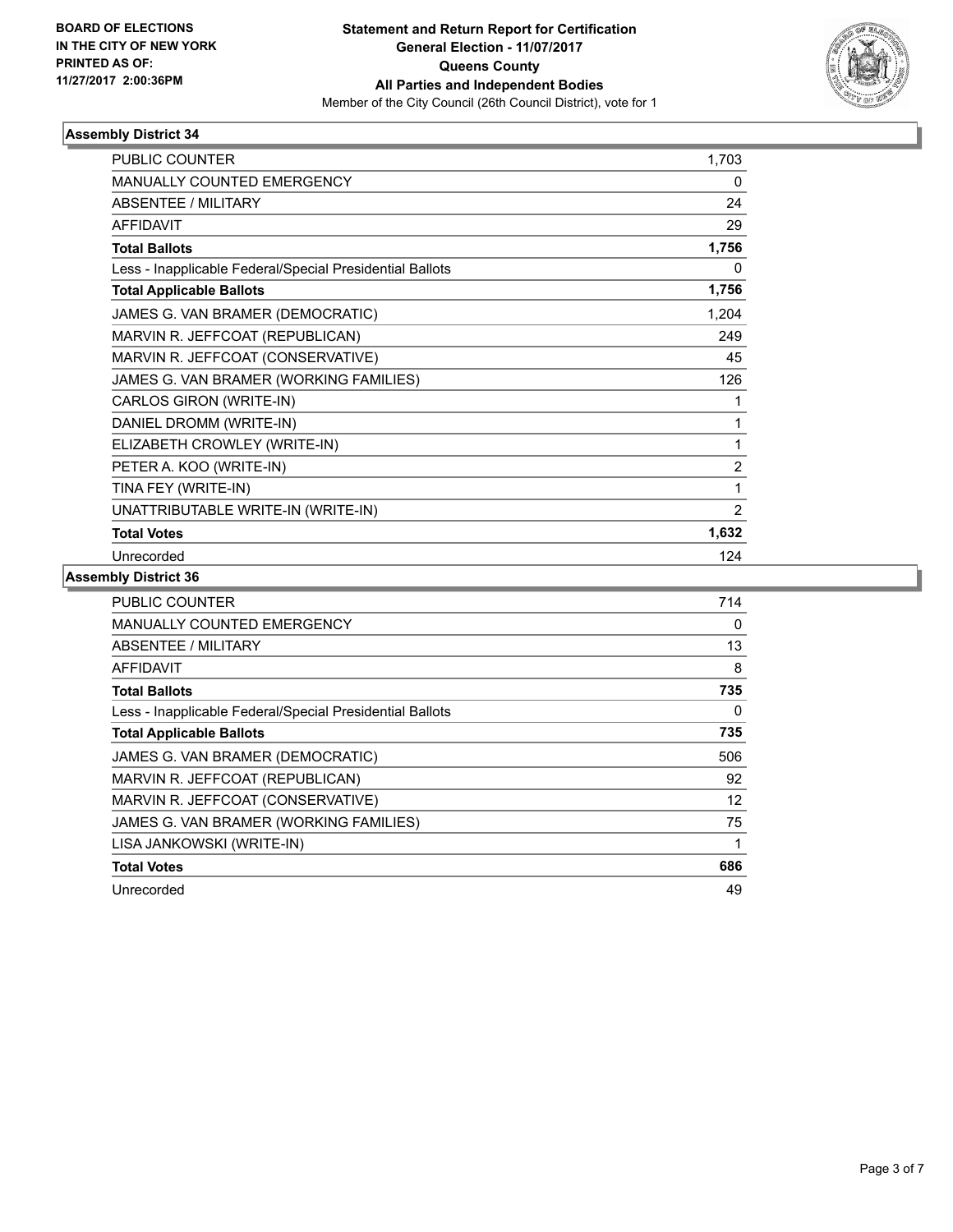

| <b>PUBLIC COUNTER</b>                                    | 10,806 |
|----------------------------------------------------------|--------|
| MANUALLY COUNTED EMERGENCY                               | 6      |
| <b>ABSENTEE / MILITARY</b>                               | 192    |
| <b>AFFIDAVIT</b>                                         | 167    |
| <b>Total Ballots</b>                                     | 11,171 |
| Less - Inapplicable Federal/Special Presidential Ballots | 0      |
| <b>Total Applicable Ballots</b>                          | 11,171 |
| JAMES G. VAN BRAMER (DEMOCRATIC)                         | 8,249  |
| MARVIN R. JEFFCOAT (REPUBLICAN)                          | 1,044  |
| MARVIN R. JEFFCOAT (CONSERVATIVE)                        | 184    |
| JAMES G. VAN BRAMER (WORKING FAMILIES)                   | 987    |
| ADIB SYED (WRITE-IN)                                     | 1      |
| ADRIAN PAVTRIDGE (WRITE-IN)                              | 1      |
| AIMEE YANEK (WRITE-IN)                                   | 1      |
| ANTHONY STASI (WRITE-IN)                                 | 1      |
| APRIL SIMPSON (WRITE-IN)                                 | 1      |
| BODEGA BOY (WRITE-IN)                                    | 1      |
| <b>BRIAN YANELA (WRITE-IN)</b>                           | 1      |
| CHRIS HERLES (WRITE-IN)                                  | 1      |
| CHRISTOPHER BARNEY BURGIS (WRITE-IN)                     | 1      |
| CHRISTOPHER BUNGS (WRITE-IN)                             | 1      |
| CHRISTOPHER BURGS (WRITE-IN)                             | 1      |
| DANIEL ROBERT MURPHY (WRITE-IN)                          | 1      |
| DEXTER BURBRIDGE (WRITE-IN)                              | 2      |
| HARRIS BERINGER (WRITE-IN)                               | 1      |
| HOWARD ADAMS (WRITE-IN)                                  | 1      |
| IRA GREENBERG (WRITE-IN)                                 | 1      |
| JAMES KROSKI (WRITE-IN)                                  | 1      |
| JENNIFER FRANKOLA (WRITE-IN)                             | 1      |
| LAUREN GRAY (WRITE-IN)                                   | 2      |
| MARY JOBAIDA (WRITE-IN)                                  | 3      |
| MEGAN KORDENTRACK (WRITE-IN)                             | 1      |
| MELINDA KATZ (WRITE-IN)                                  | 1      |
| MELISSA ORLANDO (WRITE-IN)                               | 1      |
| MIN CHEN (WRITE-IN)                                      | 1      |
| OLIVER QUEEN (WRITE-IN)                                  | 1      |
| PAUL J. CUMMINS (WRITE-IN)                               | 1      |
| PAUL VALLONE (WRITE-IN)                                  | 1      |
| PEDRO ALBIZU CAMPOS (WRITE-IN)                           | 1      |
| STALIA CASILLO (WRITE-IN)                                | 1      |
| UNATTRIBUTABLE WRITE-IN (WRITE-IN)                       | 3      |
| WALTER N. IWACHIU (WRITE-IN)                             | 1      |
| WILLIAM SAAD (WRITE-IN)                                  | 1      |
| <b>Total Votes</b>                                       | 10,502 |
| Unrecorded                                               | 669    |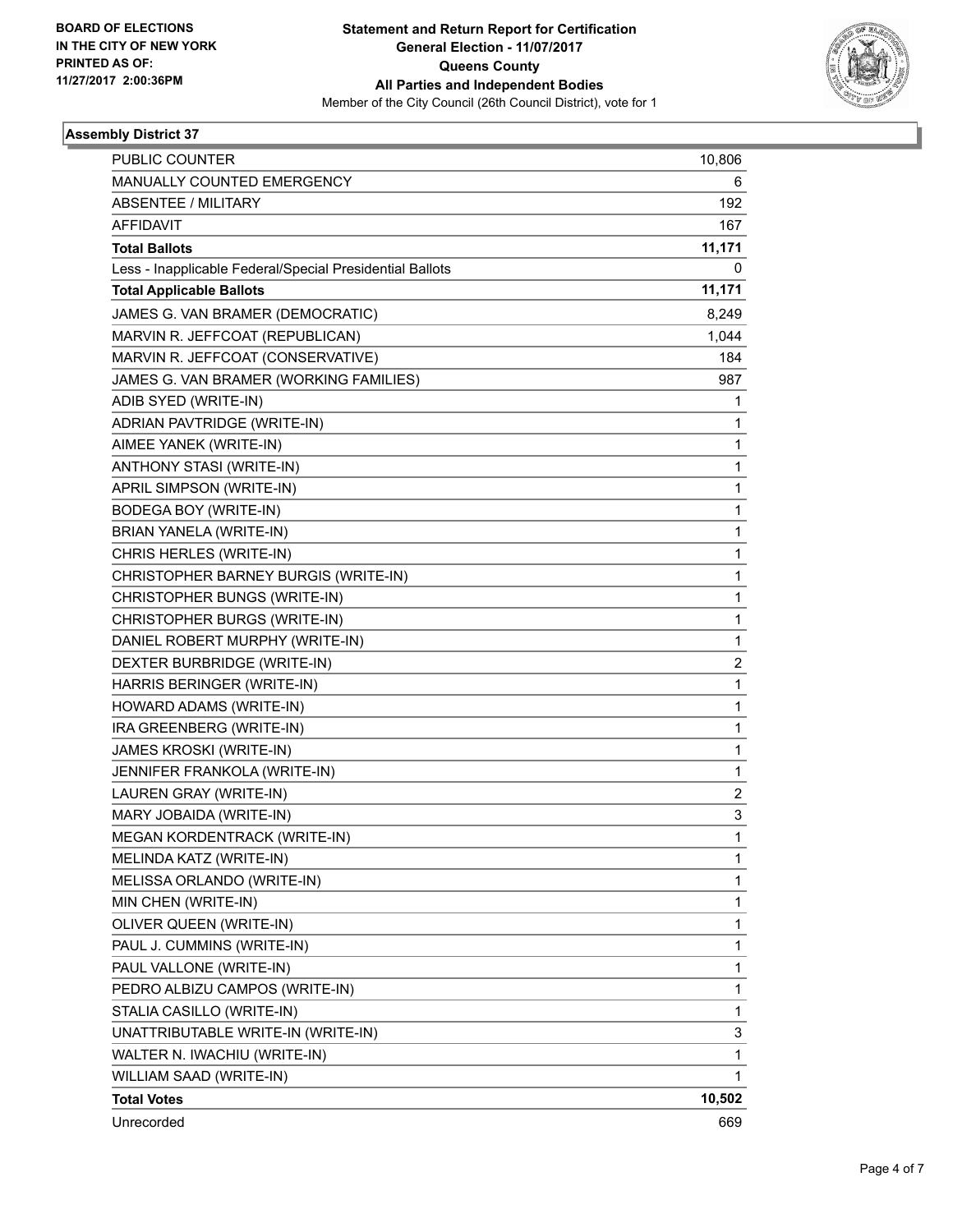

| <b>PUBLIC COUNTER</b>                                    | 48             |
|----------------------------------------------------------|----------------|
| <b>MANUALLY COUNTED EMERGENCY</b>                        | 0              |
| <b>ABSENTEE / MILITARY</b>                               | 0              |
| <b>AFFIDAVIT</b>                                         | $\Omega$       |
| <b>Total Ballots</b>                                     | 48             |
| Less - Inapplicable Federal/Special Presidential Ballots | 0              |
| <b>Total Applicable Ballots</b>                          | 48             |
| JAMES G. VAN BRAMER (DEMOCRATIC)                         | 34             |
| MARVIN R. JEFFCOAT (REPUBLICAN)                          | 9              |
| MARVIN R. JEFFCOAT (CONSERVATIVE)                        | $\overline{2}$ |
| JAMES G. VAN BRAMER (WORKING FAMILIES)                   | 2              |
| <b>Total Votes</b>                                       | 47             |
| Unrecorded                                               |                |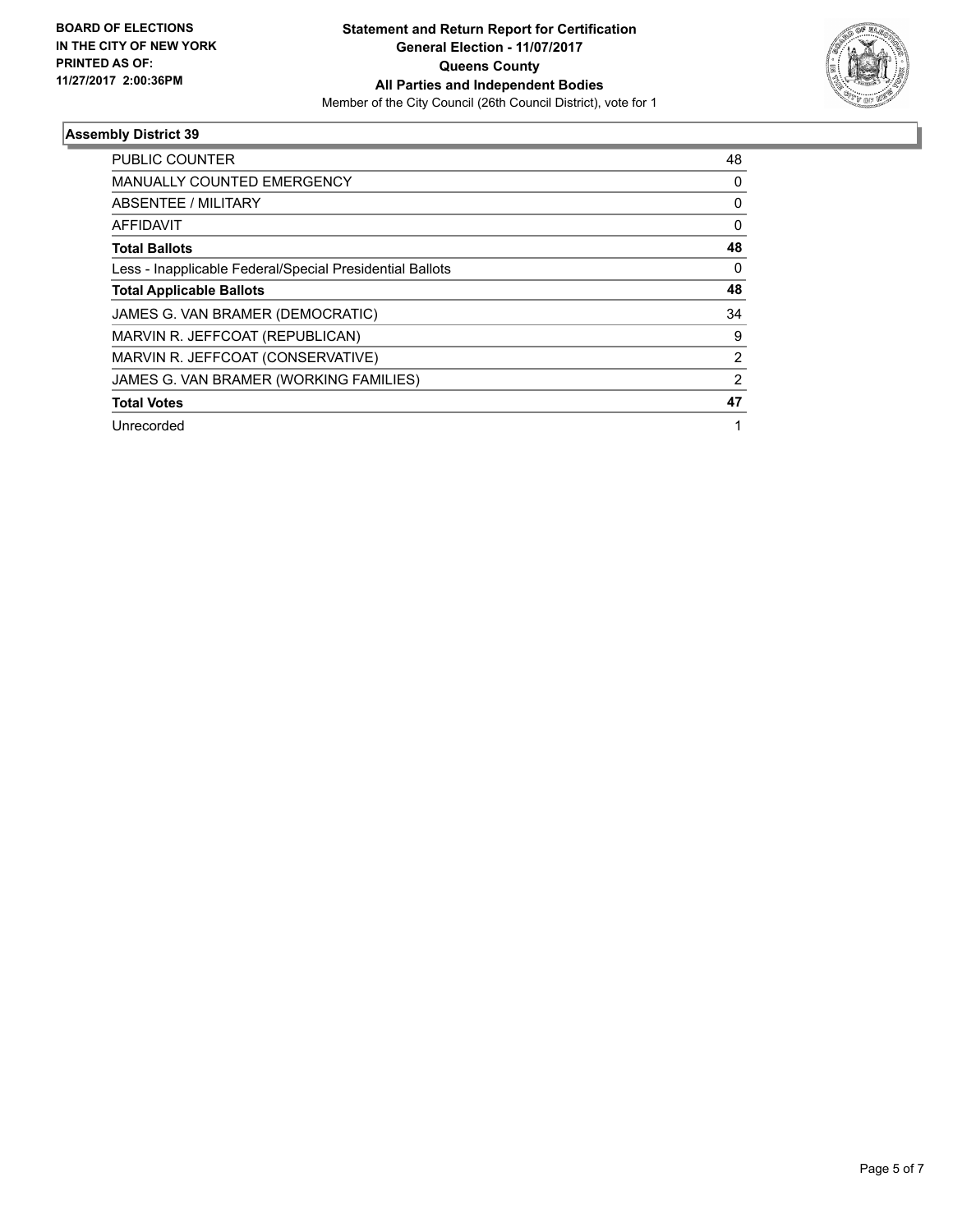

### **Total for Member of the City Council (26th Council District) - Queens County**

| MANUALLY COUNTED EMERGENCY<br>6<br><b>ABSENTEE / MILITARY</b><br>390<br>AFFIDAVIT<br>264<br><b>Total Ballots</b><br>21,419<br>0<br>Less - Inapplicable Federal/Special Presidential Ballots<br><b>Total Applicable Ballots</b><br>21,419<br>JAMES G. VAN BRAMER (DEMOCRATIC)<br>15,285<br>MARVIN R. JEFFCOAT (REPUBLICAN)<br>2,477<br>MARVIN R. JEFFCOAT (CONSERVATIVE)<br>461<br>JAMES G. VAN BRAMER (WORKING FAMILIES)<br>1,816<br>ADIB SYED (WRITE-IN)<br>1<br>ADRIAN PAVTRIDGE (WRITE-IN)<br>1<br>AIMEE YANEK (WRITE-IN)<br>1<br>ANNE W. THORNTON (WRITE-IN)<br>1<br>ANTHONY STASI (WRITE-IN)<br>1<br>APRIL SIMPSON (WRITE-IN)<br>1<br><b>BODEGA BOY (WRITE-IN)</b><br>1<br>BRIAN YANELA (WRITE-IN)<br>1<br>CARLOS GIRON (WRITE-IN)<br>1<br>CHRIS HERLES (WRITE-IN)<br>1<br>CHRISTOPHER BARNEY BURGIS (WRITE-IN)<br>1<br>CHRISTOPHER BUNGS (WRITE-IN)<br>1<br>CHRISTOPHER BURGS (WRITE-IN)<br>1<br>DANIEL DROMM (WRITE-IN)<br>1<br>1<br>DANIEL ROBERT MURPHY (WRITE-IN)<br>DEXTER BURBRIDGE (WRITE-IN)<br>2<br>ELIZABETH CROWLEY (WRITE-IN)<br>1<br>HARRIS BERINGER (WRITE-IN)<br>1<br>HOWARD ADAMS (WRITE-IN)<br>1<br>IRA GREENBERG (WRITE-IN)<br>1<br><b>JABARI BRISPORT (WRITE-IN)</b><br>$\mathbf{1}$<br>JACINTO YBARRA (WRITE-IN)<br>1<br>JAMES KROSKI (WRITE-IN)<br>1<br>JENNIFER FRANKOLA (WRITE-IN)<br>2<br>1<br>JOSE D. SANCHEZ (WRITE-IN)<br>KATHELEEN STRINGER (WRITE-IN)<br>1<br>KATHERINE STRINGER (WRITE-IN)<br>1<br>LAUREN GRAY (WRITE-IN)<br>2<br>LAWRENCE BECKER (WRITE-IN)<br>1<br>LISA JANKOWSKI (WRITE-IN)<br>1<br>LORD VOLDEMORT (WRITE-IN)<br>2<br>3<br>MARY JOBAIDA (WRITE-IN)<br>1<br>MEGAN KORDENTRACK (WRITE-IN)<br>MELINDA KATZ (WRITE-IN)<br>1<br>MELISSA ORLANDO (WRITE-IN)<br>1 | <b>PUBLIC COUNTER</b> | 20,759 |
|-------------------------------------------------------------------------------------------------------------------------------------------------------------------------------------------------------------------------------------------------------------------------------------------------------------------------------------------------------------------------------------------------------------------------------------------------------------------------------------------------------------------------------------------------------------------------------------------------------------------------------------------------------------------------------------------------------------------------------------------------------------------------------------------------------------------------------------------------------------------------------------------------------------------------------------------------------------------------------------------------------------------------------------------------------------------------------------------------------------------------------------------------------------------------------------------------------------------------------------------------------------------------------------------------------------------------------------------------------------------------------------------------------------------------------------------------------------------------------------------------------------------------------------------------------------------------------------------------------------------------------------------------------------------------------------------------------------------|-----------------------|--------|
|                                                                                                                                                                                                                                                                                                                                                                                                                                                                                                                                                                                                                                                                                                                                                                                                                                                                                                                                                                                                                                                                                                                                                                                                                                                                                                                                                                                                                                                                                                                                                                                                                                                                                                                   |                       |        |
|                                                                                                                                                                                                                                                                                                                                                                                                                                                                                                                                                                                                                                                                                                                                                                                                                                                                                                                                                                                                                                                                                                                                                                                                                                                                                                                                                                                                                                                                                                                                                                                                                                                                                                                   |                       |        |
|                                                                                                                                                                                                                                                                                                                                                                                                                                                                                                                                                                                                                                                                                                                                                                                                                                                                                                                                                                                                                                                                                                                                                                                                                                                                                                                                                                                                                                                                                                                                                                                                                                                                                                                   |                       |        |
|                                                                                                                                                                                                                                                                                                                                                                                                                                                                                                                                                                                                                                                                                                                                                                                                                                                                                                                                                                                                                                                                                                                                                                                                                                                                                                                                                                                                                                                                                                                                                                                                                                                                                                                   |                       |        |
|                                                                                                                                                                                                                                                                                                                                                                                                                                                                                                                                                                                                                                                                                                                                                                                                                                                                                                                                                                                                                                                                                                                                                                                                                                                                                                                                                                                                                                                                                                                                                                                                                                                                                                                   |                       |        |
|                                                                                                                                                                                                                                                                                                                                                                                                                                                                                                                                                                                                                                                                                                                                                                                                                                                                                                                                                                                                                                                                                                                                                                                                                                                                                                                                                                                                                                                                                                                                                                                                                                                                                                                   |                       |        |
|                                                                                                                                                                                                                                                                                                                                                                                                                                                                                                                                                                                                                                                                                                                                                                                                                                                                                                                                                                                                                                                                                                                                                                                                                                                                                                                                                                                                                                                                                                                                                                                                                                                                                                                   |                       |        |
|                                                                                                                                                                                                                                                                                                                                                                                                                                                                                                                                                                                                                                                                                                                                                                                                                                                                                                                                                                                                                                                                                                                                                                                                                                                                                                                                                                                                                                                                                                                                                                                                                                                                                                                   |                       |        |
|                                                                                                                                                                                                                                                                                                                                                                                                                                                                                                                                                                                                                                                                                                                                                                                                                                                                                                                                                                                                                                                                                                                                                                                                                                                                                                                                                                                                                                                                                                                                                                                                                                                                                                                   |                       |        |
|                                                                                                                                                                                                                                                                                                                                                                                                                                                                                                                                                                                                                                                                                                                                                                                                                                                                                                                                                                                                                                                                                                                                                                                                                                                                                                                                                                                                                                                                                                                                                                                                                                                                                                                   |                       |        |
|                                                                                                                                                                                                                                                                                                                                                                                                                                                                                                                                                                                                                                                                                                                                                                                                                                                                                                                                                                                                                                                                                                                                                                                                                                                                                                                                                                                                                                                                                                                                                                                                                                                                                                                   |                       |        |
|                                                                                                                                                                                                                                                                                                                                                                                                                                                                                                                                                                                                                                                                                                                                                                                                                                                                                                                                                                                                                                                                                                                                                                                                                                                                                                                                                                                                                                                                                                                                                                                                                                                                                                                   |                       |        |
|                                                                                                                                                                                                                                                                                                                                                                                                                                                                                                                                                                                                                                                                                                                                                                                                                                                                                                                                                                                                                                                                                                                                                                                                                                                                                                                                                                                                                                                                                                                                                                                                                                                                                                                   |                       |        |
|                                                                                                                                                                                                                                                                                                                                                                                                                                                                                                                                                                                                                                                                                                                                                                                                                                                                                                                                                                                                                                                                                                                                                                                                                                                                                                                                                                                                                                                                                                                                                                                                                                                                                                                   |                       |        |
|                                                                                                                                                                                                                                                                                                                                                                                                                                                                                                                                                                                                                                                                                                                                                                                                                                                                                                                                                                                                                                                                                                                                                                                                                                                                                                                                                                                                                                                                                                                                                                                                                                                                                                                   |                       |        |
|                                                                                                                                                                                                                                                                                                                                                                                                                                                                                                                                                                                                                                                                                                                                                                                                                                                                                                                                                                                                                                                                                                                                                                                                                                                                                                                                                                                                                                                                                                                                                                                                                                                                                                                   |                       |        |
|                                                                                                                                                                                                                                                                                                                                                                                                                                                                                                                                                                                                                                                                                                                                                                                                                                                                                                                                                                                                                                                                                                                                                                                                                                                                                                                                                                                                                                                                                                                                                                                                                                                                                                                   |                       |        |
|                                                                                                                                                                                                                                                                                                                                                                                                                                                                                                                                                                                                                                                                                                                                                                                                                                                                                                                                                                                                                                                                                                                                                                                                                                                                                                                                                                                                                                                                                                                                                                                                                                                                                                                   |                       |        |
|                                                                                                                                                                                                                                                                                                                                                                                                                                                                                                                                                                                                                                                                                                                                                                                                                                                                                                                                                                                                                                                                                                                                                                                                                                                                                                                                                                                                                                                                                                                                                                                                                                                                                                                   |                       |        |
|                                                                                                                                                                                                                                                                                                                                                                                                                                                                                                                                                                                                                                                                                                                                                                                                                                                                                                                                                                                                                                                                                                                                                                                                                                                                                                                                                                                                                                                                                                                                                                                                                                                                                                                   |                       |        |
|                                                                                                                                                                                                                                                                                                                                                                                                                                                                                                                                                                                                                                                                                                                                                                                                                                                                                                                                                                                                                                                                                                                                                                                                                                                                                                                                                                                                                                                                                                                                                                                                                                                                                                                   |                       |        |
|                                                                                                                                                                                                                                                                                                                                                                                                                                                                                                                                                                                                                                                                                                                                                                                                                                                                                                                                                                                                                                                                                                                                                                                                                                                                                                                                                                                                                                                                                                                                                                                                                                                                                                                   |                       |        |
|                                                                                                                                                                                                                                                                                                                                                                                                                                                                                                                                                                                                                                                                                                                                                                                                                                                                                                                                                                                                                                                                                                                                                                                                                                                                                                                                                                                                                                                                                                                                                                                                                                                                                                                   |                       |        |
|                                                                                                                                                                                                                                                                                                                                                                                                                                                                                                                                                                                                                                                                                                                                                                                                                                                                                                                                                                                                                                                                                                                                                                                                                                                                                                                                                                                                                                                                                                                                                                                                                                                                                                                   |                       |        |
|                                                                                                                                                                                                                                                                                                                                                                                                                                                                                                                                                                                                                                                                                                                                                                                                                                                                                                                                                                                                                                                                                                                                                                                                                                                                                                                                                                                                                                                                                                                                                                                                                                                                                                                   |                       |        |
|                                                                                                                                                                                                                                                                                                                                                                                                                                                                                                                                                                                                                                                                                                                                                                                                                                                                                                                                                                                                                                                                                                                                                                                                                                                                                                                                                                                                                                                                                                                                                                                                                                                                                                                   |                       |        |
|                                                                                                                                                                                                                                                                                                                                                                                                                                                                                                                                                                                                                                                                                                                                                                                                                                                                                                                                                                                                                                                                                                                                                                                                                                                                                                                                                                                                                                                                                                                                                                                                                                                                                                                   |                       |        |
|                                                                                                                                                                                                                                                                                                                                                                                                                                                                                                                                                                                                                                                                                                                                                                                                                                                                                                                                                                                                                                                                                                                                                                                                                                                                                                                                                                                                                                                                                                                                                                                                                                                                                                                   |                       |        |
|                                                                                                                                                                                                                                                                                                                                                                                                                                                                                                                                                                                                                                                                                                                                                                                                                                                                                                                                                                                                                                                                                                                                                                                                                                                                                                                                                                                                                                                                                                                                                                                                                                                                                                                   |                       |        |
|                                                                                                                                                                                                                                                                                                                                                                                                                                                                                                                                                                                                                                                                                                                                                                                                                                                                                                                                                                                                                                                                                                                                                                                                                                                                                                                                                                                                                                                                                                                                                                                                                                                                                                                   |                       |        |
|                                                                                                                                                                                                                                                                                                                                                                                                                                                                                                                                                                                                                                                                                                                                                                                                                                                                                                                                                                                                                                                                                                                                                                                                                                                                                                                                                                                                                                                                                                                                                                                                                                                                                                                   |                       |        |
|                                                                                                                                                                                                                                                                                                                                                                                                                                                                                                                                                                                                                                                                                                                                                                                                                                                                                                                                                                                                                                                                                                                                                                                                                                                                                                                                                                                                                                                                                                                                                                                                                                                                                                                   |                       |        |
|                                                                                                                                                                                                                                                                                                                                                                                                                                                                                                                                                                                                                                                                                                                                                                                                                                                                                                                                                                                                                                                                                                                                                                                                                                                                                                                                                                                                                                                                                                                                                                                                                                                                                                                   |                       |        |
|                                                                                                                                                                                                                                                                                                                                                                                                                                                                                                                                                                                                                                                                                                                                                                                                                                                                                                                                                                                                                                                                                                                                                                                                                                                                                                                                                                                                                                                                                                                                                                                                                                                                                                                   |                       |        |
|                                                                                                                                                                                                                                                                                                                                                                                                                                                                                                                                                                                                                                                                                                                                                                                                                                                                                                                                                                                                                                                                                                                                                                                                                                                                                                                                                                                                                                                                                                                                                                                                                                                                                                                   |                       |        |
|                                                                                                                                                                                                                                                                                                                                                                                                                                                                                                                                                                                                                                                                                                                                                                                                                                                                                                                                                                                                                                                                                                                                                                                                                                                                                                                                                                                                                                                                                                                                                                                                                                                                                                                   |                       |        |
|                                                                                                                                                                                                                                                                                                                                                                                                                                                                                                                                                                                                                                                                                                                                                                                                                                                                                                                                                                                                                                                                                                                                                                                                                                                                                                                                                                                                                                                                                                                                                                                                                                                                                                                   |                       |        |
|                                                                                                                                                                                                                                                                                                                                                                                                                                                                                                                                                                                                                                                                                                                                                                                                                                                                                                                                                                                                                                                                                                                                                                                                                                                                                                                                                                                                                                                                                                                                                                                                                                                                                                                   |                       |        |
|                                                                                                                                                                                                                                                                                                                                                                                                                                                                                                                                                                                                                                                                                                                                                                                                                                                                                                                                                                                                                                                                                                                                                                                                                                                                                                                                                                                                                                                                                                                                                                                                                                                                                                                   |                       |        |
|                                                                                                                                                                                                                                                                                                                                                                                                                                                                                                                                                                                                                                                                                                                                                                                                                                                                                                                                                                                                                                                                                                                                                                                                                                                                                                                                                                                                                                                                                                                                                                                                                                                                                                                   |                       |        |
|                                                                                                                                                                                                                                                                                                                                                                                                                                                                                                                                                                                                                                                                                                                                                                                                                                                                                                                                                                                                                                                                                                                                                                                                                                                                                                                                                                                                                                                                                                                                                                                                                                                                                                                   |                       |        |
|                                                                                                                                                                                                                                                                                                                                                                                                                                                                                                                                                                                                                                                                                                                                                                                                                                                                                                                                                                                                                                                                                                                                                                                                                                                                                                                                                                                                                                                                                                                                                                                                                                                                                                                   |                       |        |
|                                                                                                                                                                                                                                                                                                                                                                                                                                                                                                                                                                                                                                                                                                                                                                                                                                                                                                                                                                                                                                                                                                                                                                                                                                                                                                                                                                                                                                                                                                                                                                                                                                                                                                                   |                       |        |
|                                                                                                                                                                                                                                                                                                                                                                                                                                                                                                                                                                                                                                                                                                                                                                                                                                                                                                                                                                                                                                                                                                                                                                                                                                                                                                                                                                                                                                                                                                                                                                                                                                                                                                                   |                       |        |
|                                                                                                                                                                                                                                                                                                                                                                                                                                                                                                                                                                                                                                                                                                                                                                                                                                                                                                                                                                                                                                                                                                                                                                                                                                                                                                                                                                                                                                                                                                                                                                                                                                                                                                                   |                       |        |